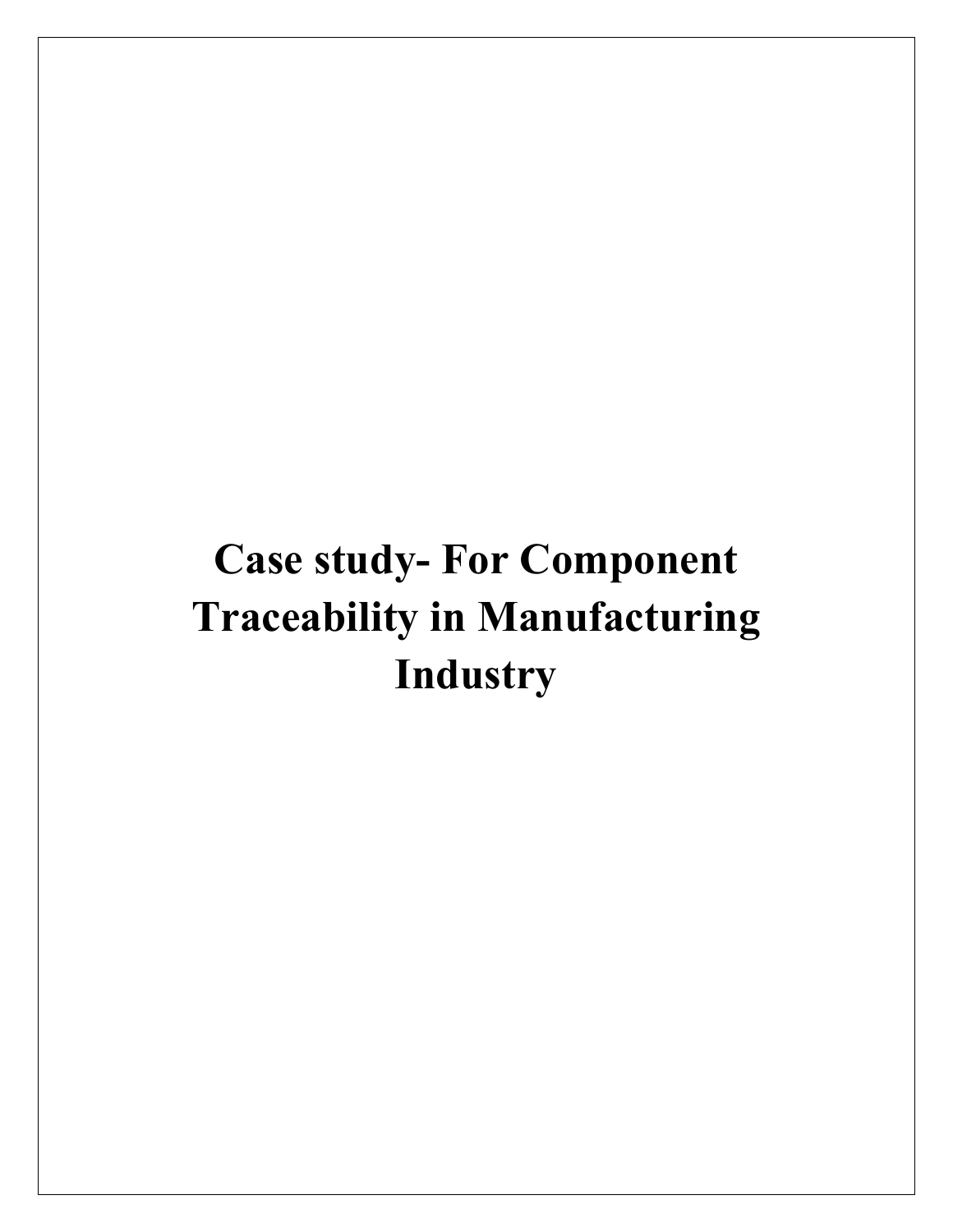# Objective:

 To have batch components traced with status placed in the production and assembly area.

## Current system:

- Paper job cards are used which are tied to the components.
- Job card carry information about Batch No., Lot No., Specification No., Part No., Part Name, Part Specification, Material No., Material Name, Material Specification, Raw Material and semi-finished product(SF) status of accepted, rejected and rework components of a batch.

## Problem Faced in Current System:

- 1. Job Cards are misplaced, lost due to the movement of components in the production and assembly area.
- 2. SF status enter is wrongly re-entered in legacy system.
- 3. SF status is not updated at all in the system.
- 4. The Identification of components without Job cards creates serious problem during assembly resulting in the loss of time and money.
- 5. The Management is unable to find the status of any component, dynamically in the current system.

## Proposals:

## A. Initially a bar code system was proposed to identify the Batch Components:

i. Parameters of batch components are restricted to eight.

ii. Hand held barcode scanner with battery power is costly.